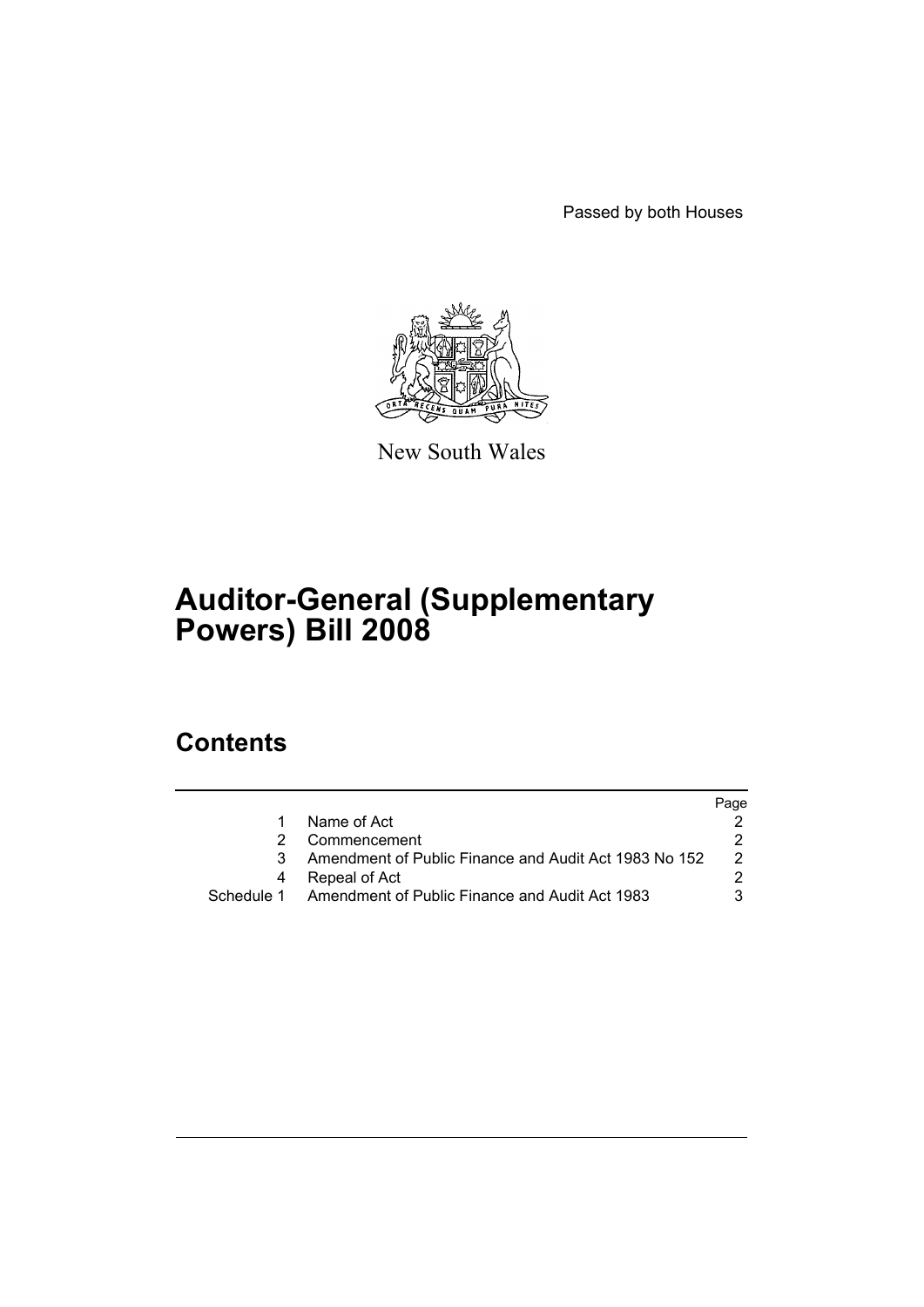*I certify that this public bill, which originated in the Legislative Assembly, has finally passed the Legislative Council and the Legislative Assembly of New South Wales.*

> *Clerk of the Legislative Assembly. Legislative Assembly, Sydney, , 2008*



New South Wales

## **Auditor-General (Supplementary Powers) Bill 2008**

Act No , 2008

An Act to amend the *Public Finance and Audit Act 1983* to provide for review by the Auditor-General in connection with the restructuring of the State's electricity industry.

*I have examined this bill and find it to correspond in all respects with the bill as finally passed by both Houses.*

*Assistant Speaker of the Legislative Assembly.*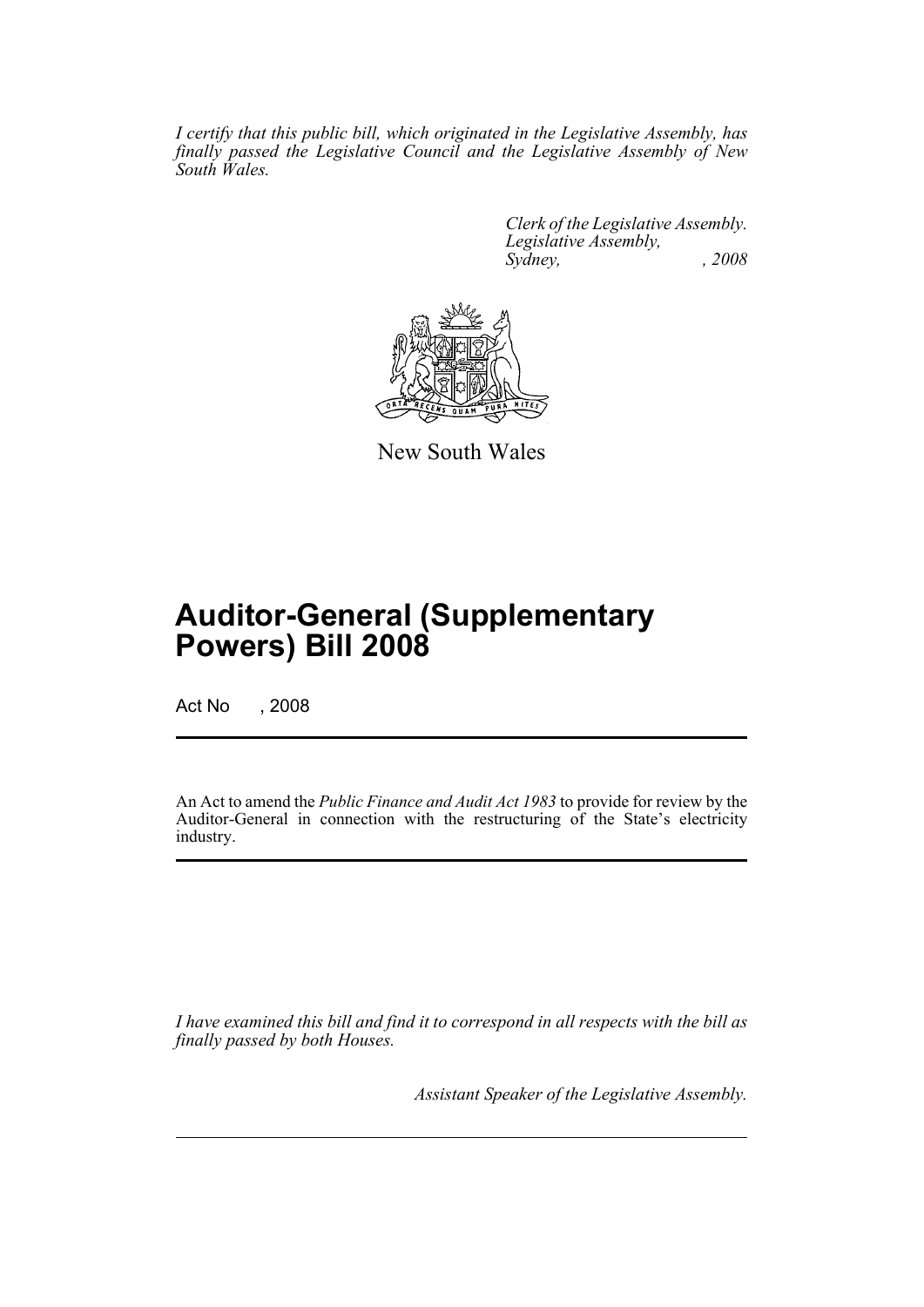### <span id="page-2-0"></span>**The Legislature of New South Wales enacts:**

### **1 Name of Act**

This Act is the *Auditor-General (Supplementary Powers) Act 2008*.

### <span id="page-2-1"></span>**2 Commencement**

This Act commences on the date of assent to this Act.

### <span id="page-2-2"></span>**3 Amendment of Public Finance and Audit Act 1983 No 152**

The *Public Finance and Audit Act 1983* is amended as set out in Schedule 1.

### <span id="page-2-3"></span>**4 Repeal of Act**

- (1) This Act is repealed on the day following the day on which this Act commences.
- (2) The repeal of this Act does not, because of the operation of section 30 of the *Interpretation Act 1987*, affect any amendment made by this Act.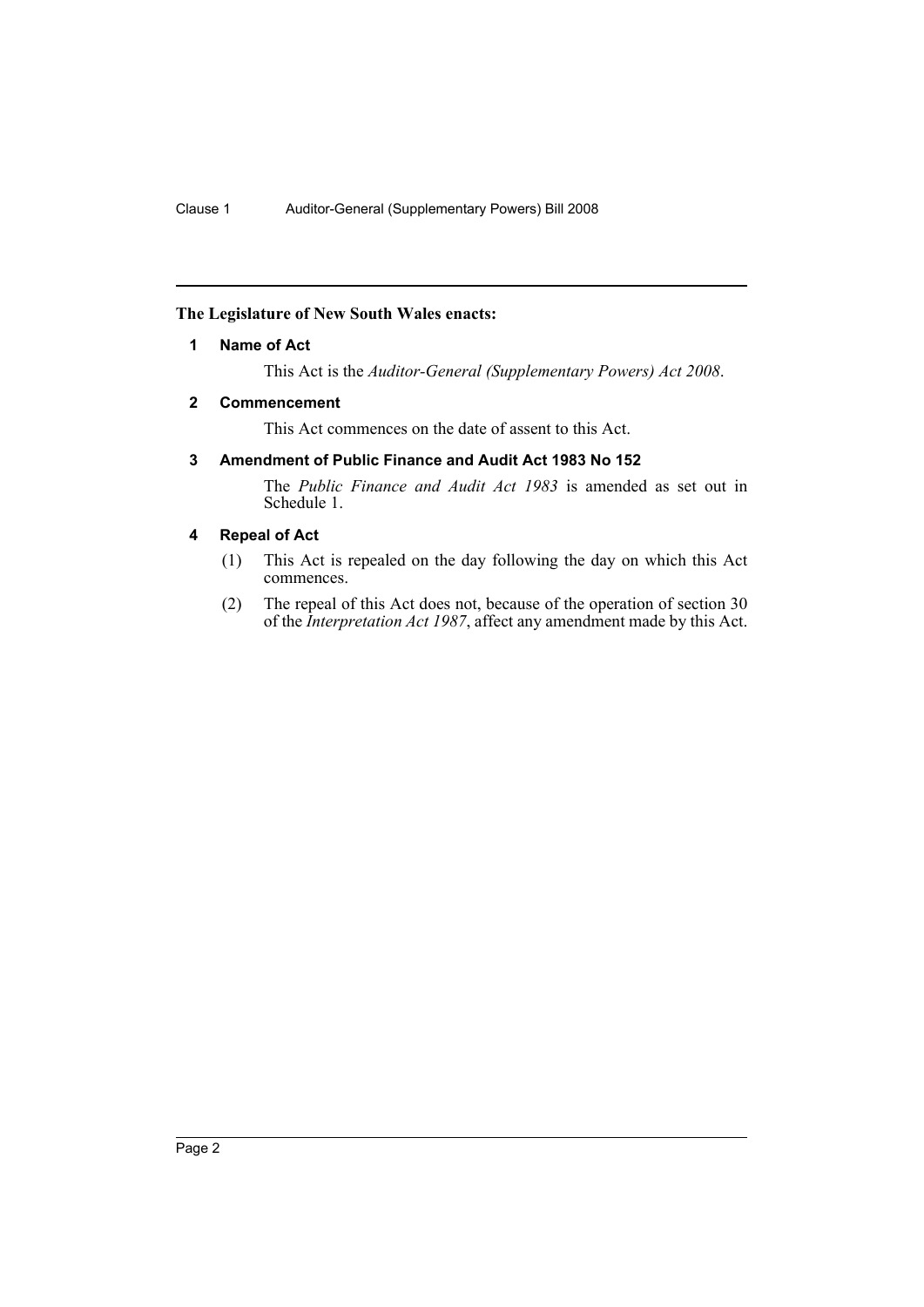Auditor-General (Supplementary Powers) Bill 2008

Amendment of Public Finance and Audit Act 1983 Schedule 1

### <span id="page-3-0"></span>**Schedule 1 Amendment of Public Finance and Audit Act 1983**

(Section 3)

### **[1] Section 63G**

Insert after section 63F:

### **63G Oversight of electricity industry restructuring**

- (1) Schedule 1A has effect.
- (2) Expressions used in Schedule 1A have the same meanings as in the Bill for the *Electricity Industry Restructuring Act 2008* as introduced in the Legislative Assembly on 4 June 2008.

### **[2] Schedule 1A**

Insert after Schedule 1:

### **Schedule 1A Oversight of electricity industry restructuring**

(Section 63G)

### **1 Review of Government's overall program for restructuring**

- (1) The Auditor-General is to review and report to Parliament on the Government's overall program for the authorised restructuring.
- (2) The review is to be a review of the following:
	- (a) the appropriateness of the Government's strategy for the transfer of assets to the private sector for maximising financial value for taxpayers, taking into account the following:
		- (i) the proposed method of effecting transactions,
		- (ii) the proposed timing of transactions, including the impact of external factors,
		- (iii) any contingent liabilities that will accrue to the State,
		- (iv) the impact of the proposed national emissions trading scheme (including current hedging and coal contracts of State electricity corporations),
		- (v) the sale price of the assets that is reasonably expected having regard to professional advice and the Government's preliminary estimates,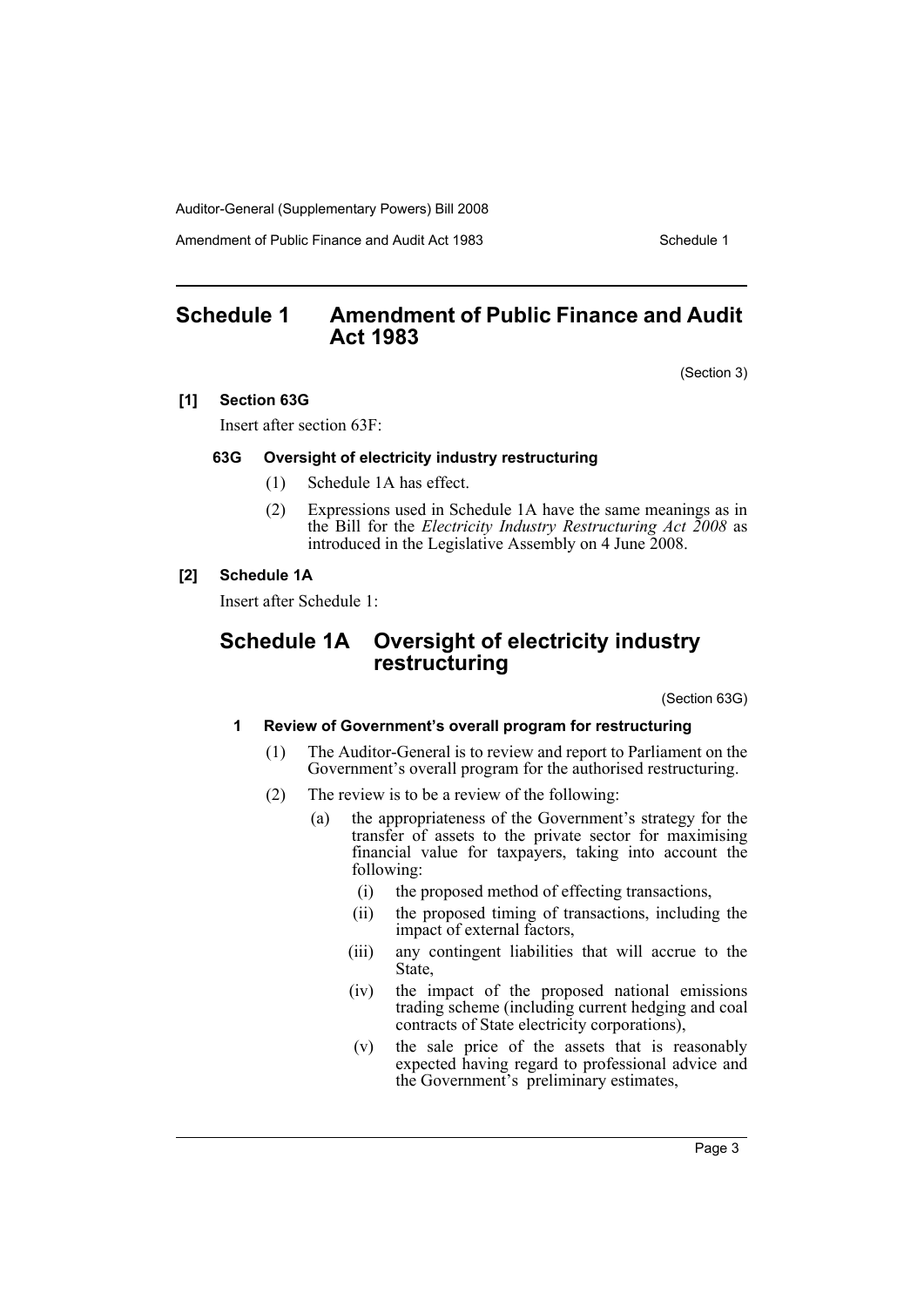Auditor-General (Supplementary Powers) Bill 2008

Schedule 1 Amendment of Public Finance and Audit Act 1983

- (vi) the impact of increased debt over the past 5 years in relation to the assets,
- (vii) any relevant Commonwealth legislation regarding competition or foreign ownership,
- (viii) any other factors that may impact on the potential sale price of the assets,
- (b) the financial impact of the proposed community safety net proposed for the authorised restructuring, in particular the protections for workers, pensioners and low-income earners, including an assessment of the consistency of those benefits with previous transactions involving the transfer of assets to the private sector.
- (3) The review of the appropriateness of the Government's strategy for the transfer of assets to the private sector is to be conducted on the basis of a statement of that strategy as provided to the Auditor-General by the Treasurer for the purposes of the review.

#### **2 Report to Parliament**

- (1) The Auditor-General is to report to each House of Parliament on the results of the review conducted by the Auditor-General under this Schedule as soon as practicable after the review is completed.
- (2) If a House of Parliament is not sitting when the Auditor-General seeks to present the report, the Auditor-General is to present the report to the Clerk of the House concerned.

#### **3 Supplementary powers**

- (1) The Treasurer is to ensure that the Auditor-General has access to such information and resources as may be necessary to enable the Auditor-General to exercise the functions conferred by this Schedule.
- (2) For the purposes of this Schedule, the Auditor-General may:
	- (a) exercise investigatory powers conferred on the Auditor-General under this Act, and
	- (b) engage any person or body with financial expertise to examine arrangements made or proposed for the purposes of the authorised restructuring and to advise the Auditor-General on those arrangements.